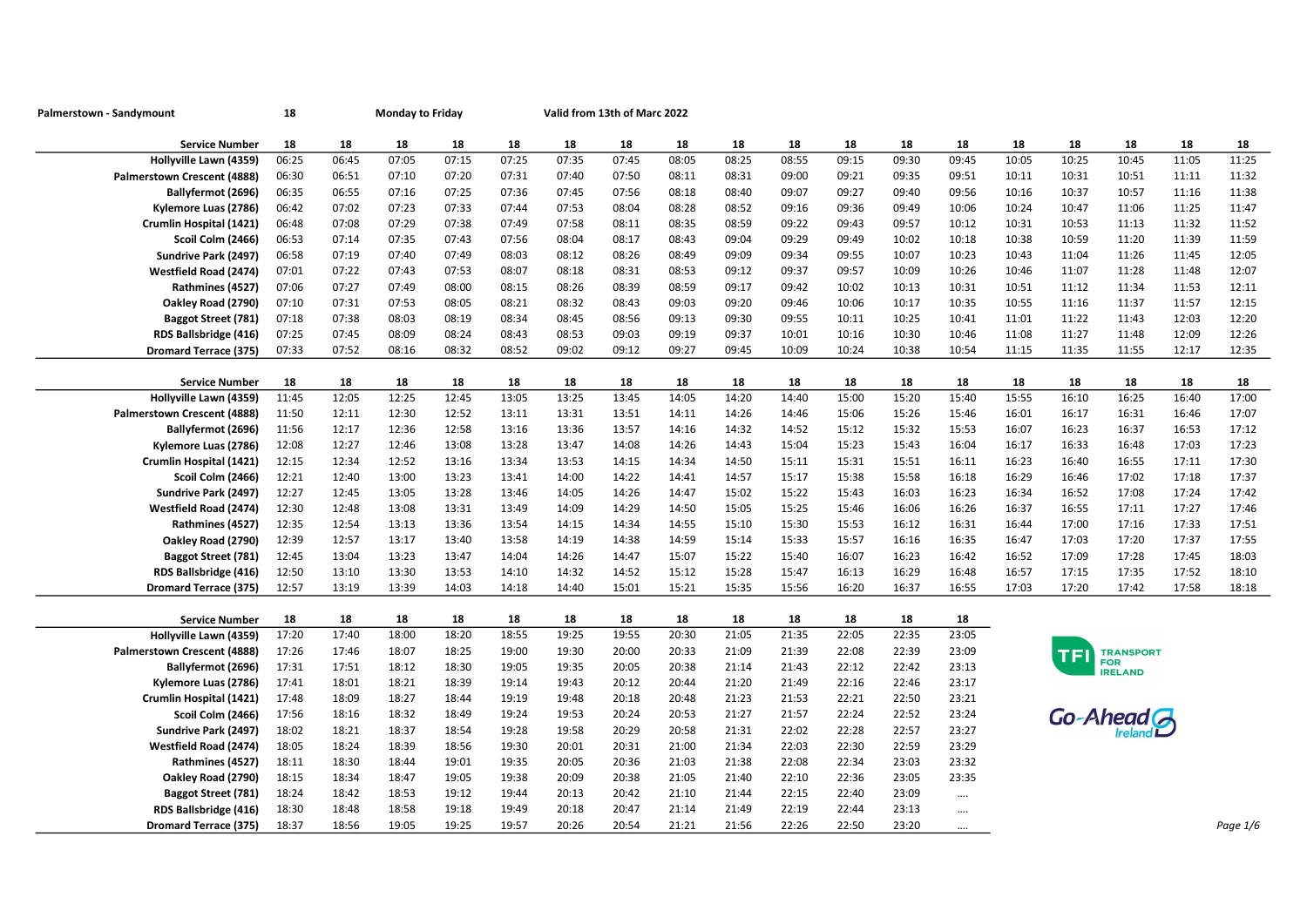| Sandymount - Palmerstown                              | 18    | <b>Monday to Friday</b> |       |       |       |       | Valid from 13th of Marc 2022 |       |       |       |       |       |       |       |                      |       |                  |       |
|-------------------------------------------------------|-------|-------------------------|-------|-------|-------|-------|------------------------------|-------|-------|-------|-------|-------|-------|-------|----------------------|-------|------------------|-------|
| <b>Service Number</b>                                 | 18    | 18                      | 18    | 18    | 18    | 18    | 18                           | 18    | 18    | 18    | 18    | 18    | 18    | 18    | 18                   | 18    | 18               | 18    |
| <b>Newgrove Avenue (385)</b>                          | 06:00 | 06:15                   | 06:30 | 06:45 | 07:00 | 07:20 | 07:40                        | 08:00 | 08:20 | 08:40 | 09:00 | 09:20 | 09:40 | 10:00 | 10:20                | 10:40 | 11:00            | 11:20 |
| RDS Ballsbridge (486)                                 | 06:05 | 06:20                   | 06:35 | 06:50 | 07:06 | 07:26 | 07:47                        | 08:06 | 08:27 | 08:47 | 09:06 | 09:26 | 09:46 | 10:06 | 10:26                | 10:46 | 11:06            | 11:26 |
| <b>Burlington Road (754)</b>                          | 06:07 | 06:22                   | 06:38 | 06:54 | 07:09 | 07:30 | 07:52                        | 08:12 | 08:31 | 08:52 | 09:12 | 09:31 | 09:51 | 10:11 | 10:31                | 10:51 | 11:11            | 11:31 |
| Ranelagh Luas (2791)                                  | 06:11 | 06:26                   | 06:44 | 07:00 | 07:14 | 07:35 | 07:58                        | 08:18 | 08:37 | 08:58 | 09:18 | 09:37 | 09:56 | 10:17 | 10:36                | 10:56 | 11:16            | 11:37 |
| Rathmines Garda Stn (1077)                            | 06:15 | 06:30                   | 06:48 | 07:03 | 07:18 | 07:40 | 08:02                        | 08:23 | 08:42 | 09:03 | 09:22 | 09:40 | 10:01 | 10:21 | 10:40                | 11:00 | 11:20            | 11:41 |
| Sundrive Road (2485)                                  | 06:22 | 06:37                   | 06:55 | 07:10 | 07:26 | 07:48 | 08:10                        | 08:35 | 08:52 | 09:11 | 09:27 | 09:46 | 10:08 | 10:28 | 10:47                | 11:08 | 11:27            | 11:49 |
| Scoil Una Naofa (2450)                                | 06:27 | 06:42                   | 07:00 | 07:15 | 07:32 | 07:54 | 08:18                        | 08:43 | 09:00 | 09:17 | 09:33 | 09:51 | 10:13 | 10:33 | 10:53                | 11:13 | 11:34            | 11:55 |
| Crumlin Hospital (2101)                               | 06:31 | 06:46                   | 07:04 | 07:21 | 07:39 | 08:02 | 08:25                        | 08:52 | 09:08 | 09:24 | 09:39 | 09:57 | 10:18 | 10:38 | 10:59                | 11:20 | 11:41            | 12:02 |
| Kylemore Road (2781)                                  | 06:37 | 06:52                   | 07:10 | 07:29 | 07:48 | 08:12 | 08:35                        | 09:01 | 09:17 | 09:33 | 09:47 | 10:05 | 10:26 | 10:47 | 11:07                | 11:29 | 11:51            | 12:11 |
| Ballyfermot Comm Cen (2668)                           | 06:43 | 06:58                   | 07:17 | 07:37 | 07:57 | 08:23 | 08:46                        | 09:13 | 09:27 | 09:44 | 09:57 | 10:14 | 10:35 | 10:57 | 11:16                | 11:40 | 12:01            | 12:22 |
| Kennelsfort Green (2208)                              | 06:48 | 07:03                   | 07:22 | 07:41 | 08:02 | 08:29 | 08:53                        | 09:18 | 09:32 | 09:50 | 10:01 | 10:18 | 10:39 | 11:02 | 11:21                | 11:45 | 12:07            | 12:27 |
| Hollyville Lawn (4357)                                | 06:53 | 07:08                   | 07:28 | 07:49 | 08:09 | 08:36 | 09:00                        | 09:26 | 09:40 | 09:59 | 10:08 | 10:25 | 10:46 | 11:09 | 11:28                | 11:53 | 12:14            | 12:36 |
|                                                       |       |                         |       |       |       |       |                              |       |       |       |       |       |       |       |                      |       |                  |       |
| <b>Service Number</b>                                 | 18    | 18                      | 18    | 18    | 18    | 18    | 18                           | 18    | 18    | 18    | 18    | 18    | 18    | 18    | 18                   | 18    | 18               | 18    |
| <b>Newgrove Avenue (385)</b>                          | 11:40 | 12:00                   | 12:20 | 12:40 | 13:00 | 13:20 | 13:40                        | 14:00 | 14:20 | 14:40 | 15:00 | 15:20 | 15:40 | 16:00 | 16:20                | 16:40 | 17:00            | 17:15 |
| RDS Ballsbridge (486)                                 | 11:46 | 12:06                   | 12:27 | 12:46 | 13:06 | 13:26 | 13:46                        | 14:07 | 14:27 | 14:47 | 15:06 | 15:26 | 15:47 | 16:06 | 16:27                | 16:46 | 17:05            | 17:22 |
| <b>Burlington Road (754)</b>                          | 11:51 | 12:11                   | 12:32 | 12:52 | 13:10 | 13:31 | 13:51                        | 14:13 | 14:31 | 14:52 | 15:12 | 15:31 | 15:52 | 16:12 | 16:32                | 16:51 | 17:11            | 17:28 |
| Ranelagh Luas (2791)                                  | 11:56 | 12:17                   | 12:37 | 12:57 | 13:16 | 13:36 | 13:57                        | 14:21 | 14:38 | 14:58 | 15:18 | 15:37 | 15:59 | 16:19 | 16:38                | 16:58 | 17:18            | 17:34 |
| Rathmines Garda Stn (1077)                            | 12:02 | 12:22                   | 12:42 | 13:03 | 13:24 | 13:42 | 14:03                        | 14:27 | 14:43 | 15:03 | 15:24 | 15:44 | 16:07 | 16:25 | 16:45                | 17:04 | 17:24            | 17:42 |
| Sundrive Road (2485)                                  | 12:10 | 12:30                   | 12:50 | 13:09 | 13:31 | 13:50 | 14:11                        | 14:36 | 14:52 | 15:11 | 15:33 | 15:52 | 16:17 | 16:34 | 16:55                | 17:12 | 17:34            | 17:50 |
| Scoil Una Naofa (2450)                                | 12:16 | 12:36                   | 12:56 | 13:15 | 13:36 | 13:56 | 14:18                        | 14:42 | 14:58 | 15:19 | 15:40 | 15:59 | 16:24 | 16:40 | 17:01                | 17:18 | 17:40            | 17:56 |
| Crumlin Hospital (2101)                               | 12:22 | 12:43                   | 13:03 | 13:23 | 13:43 | 14:04 | 14:26                        | 14:50 | 15:06 | 15:25 | 15:47 | 16:07 | 16:31 | 16:47 | 17:09                | 17:25 | 17:47            | 18:03 |
| Kylemore Road (2781)                                  | 12:31 | 12:52                   | 13:13 | 13:33 | 13:52 | 14:12 | 14:35                        | 15:00 | 15:16 | 15:34 | 15:57 | 16:16 | 16:39 | 16:56 | 17:18                | 17:34 | 17:55            | 18:10 |
| Ballyfermot Comm Cen (2668)                           | 12:41 | 13:03                   | 13:26 | 13:44 | 14:02 | 14:23 | 14:46                        | 15:11 | 15:26 | 15:46 | 16:13 | 16:29 | 16:51 | 17:08 | 17:31                | 17:46 | 18:06            | 18:20 |
| Kennelsfort Green (2208)                              | 12:46 | 13:08                   | 13:31 | 13:50 | 14:07 | 14:28 | 14:52                        | 15:16 | 15:31 | 15:51 | 16:18 | 16:35 | 16:56 | 17:15 | 17:37                | 17:51 | 18:12            | 18:28 |
| Hollyville Lawn (4357)                                | 12:54 | 13:16                   | 13:37 | 13:58 | 14:17 | 14:37 | 15:00                        | 15:24 | 15:42 | 16:01 | 16:26 | 16:46 | 17:06 | 17:24 | 17:46                | 18:04 | 18:22            | 18:37 |
|                                                       | 18    | 18                      | 18    | 18    | 18    | 18    | 18                           | 18    | 18    | 18    | 18    | 18    | 18    | 18    | 18                   |       |                  |       |
| <b>Service Number</b><br><b>Newgrove Avenue (385)</b> | 17:30 | 17:45                   | 18:00 | 18:20 | 18:40 | 19:00 | 19:35                        | 20:05 | 20:35 | 21:05 | 21:35 | 22:05 | 22:35 | 23:05 | 23:35                |       |                  |       |
| RDS Ballsbridge (486)                                 | 17:38 | 17:53                   | 18:09 | 18:28 | 18:46 | 19:07 | 19:41                        | 20:12 | 20:41 | 21:11 | 21:40 | 22:10 | 22:40 | 23:10 | 23:39                |       |                  |       |
| <b>Burlington Road (754)</b>                          | 17:44 | 17:58                   | 18:14 | 18:34 | 18:52 | 19:11 | 19:45                        | 20:16 | 20:45 | 21:15 | 21:44 | 22:14 | 22:44 | 23:14 | 23:42                |       |                  |       |
| Ranelagh Luas (2791)                                  | 17:51 | 18:06                   | 18:21 | 18:40 | 18:57 | 19:17 | 19:50                        | 20:21 | 20:49 | 21:20 | 21:47 | 22:17 | 22:47 | 23:17 | 23:45                |       |                  |       |
| Rathmines Garda Stn (1077)                            | 17:59 | 18:14                   | 18:28 | 18:48 | 19:03 | 19:22 | 19:54                        | 20:25 | 20:53 | 21:24 | 21:51 | 22:21 | 22:51 | 23:20 | 23:47                |       |                  |       |
| Sundrive Road (2485)                                  | 18:09 | 18:25                   | 18:39 | 18:56 | 19:11 | 19:31 | 20:01                        | 20:31 | 21:00 | 21:30 | 21:57 | 22:27 | 22:57 | 23:26 | 23:52                |       |                  |       |
| Scoil Una Naofa (2450)                                | 18:16 | 18:31                   | 18:46 | 19:03 | 19:17 | 19:37 | 20:06                        | 20:36 | 21:04 | 21:34 | 22:01 | 22:31 | 23:01 | 23:30 | 23:56                |       |                  |       |
| Crumlin Hospital (2101)                               | 18:24 | 18:40                   | 18:53 | 19:08 | 19:23 | 19:43 | 20:12                        | 20:42 | 21:10 | 21:39 | 22:06 | 22:36 | 23:06 | 23:35 | 24:01                |       | <b>TRANSPORT</b> |       |
| Kylemore Road (2781)                                  | 18:32 | 18:48                   | 19:02 | 19:14 | 19:30 | 19:50 | 20:20                        | 20:48 | 21:18 | 21:44 | 22:11 | 22:41 | 23:11 | 23:39 | $\cdots$             |       | <b>FOR</b>       |       |
| Ballyfermot Comm Cen (2668)                           | 18:42 | 18:57                   | 19:12 | 19:23 | 19:39 | 19:57 | 20:27                        | 20:55 | 21:25 | 21:51 | 22:17 | 22:47 | 23:17 | 23:45 | $\cdots$             |       | <b>IRELAND</b>   |       |
| Kennelsfort Green (2208)                              | 18:46 | 19:01                   | 19:16 | 19:27 | 19:43 | 20:02 | 20:32                        | 20:59 | 21:30 | 21:55 | 22:21 | 22:51 | 23:21 | 23:49 |                      |       |                  |       |
| Hollyville Lawn (4357)                                | 18:52 | 19:08                   | 19:22 | 19:33 | 19:50 | 20:08 | 20:37                        | 21:05 | 21:35 | 21:59 | 22:25 | 22:55 | 23:25 | 23:53 | $\cdots$<br>$\cdots$ |       | Go-Ahead         |       |
|                                                       |       |                         |       |       |       |       |                              |       |       |       |       |       |       |       |                      |       |                  |       |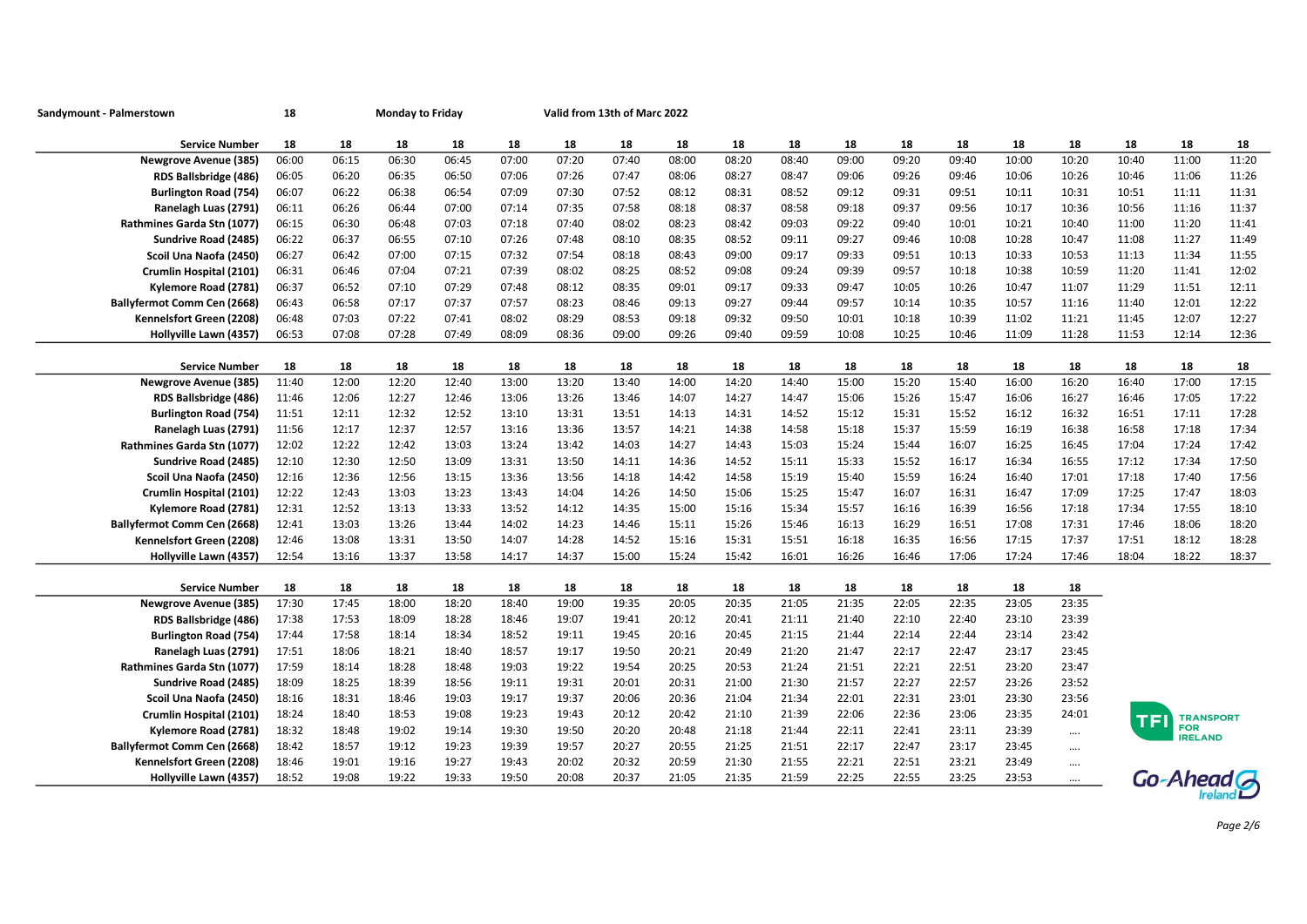| Palmerstown - Sandymount                        | 18          |       | Saturday |             |       |          | Valid from 13th of Marc 2022 |                      |       |       |       |       |       |       |       |       |                  |          |
|-------------------------------------------------|-------------|-------|----------|-------------|-------|----------|------------------------------|----------------------|-------|-------|-------|-------|-------|-------|-------|-------|------------------|----------|
| <b>Service Number</b>                           | 18          | 18    | 18       | 18          | 18    | 18       | 18                           | 18                   | 18    | 18    | 18    | 18    | 18    | 18    | 18    | 18    | 18               | 18       |
| Hollyville Lawn (4359)                          | 06:35       | 07:05 | 07:35    | 08:05       | 08:35 |          | 09:05                        | 09:20                | 09:40 | 10:00 | 10:20 | 10:40 | 11:00 | 11:20 | 11:40 | 12:00 | 12:20            | 12:40    |
| Palmerstown Crescent (4888)                     | 06:39       | 07:09 | 07:39    | 08:09       | 08:39 |          | 09:09                        | 09:24                | 09:45 | 10:05 | 10:25 | 10:45 | 11:05 | 11:25 | 11:45 | 12:05 | 12:25            | 12:45    |
| Ballyfermot (2696)                              | 06:43       | 07:13 | 07:44    | 08:14       | 08:44 | $\cdots$ | 09:14                        | 09:29                | 09:50 | 10:10 | 10:30 | 10:50 | 11:10 | 11:30 | 11:50 | 12:10 | 12:30            | 12:50    |
| Kylemore Luas (2786)                            | 06:48       | 07:18 | 07:49    | 08:21       | 08:51 |          | 09:21                        | 09:36                | 09:57 | 10:17 | 10:38 | 10:58 | 11:18 | 11:38 | 11:58 | 12:18 | 12:39            | 12:59    |
| Crumlin Hospital (1421)                         | 06:51       | 07:22 | 07:53    | 08:26       | 08:56 | 09:11    | 09:26                        | 09:41                | 10:02 | 10:22 | 10:43 | 11:03 | 11:23 | 11:43 | 12:03 | 12:23 | 12:44            | 13:04    |
| Scoil Colm (2466)                               | 06:55       | 07:27 | 07:58    | 08:31       | 09:01 | 09:16    | 09:31                        | 09:46                | 10:07 | 10:27 | 10:48 | 11:08 | 11:28 | 11:48 | 12:09 | 12:29 | 12:50            | 13:10    |
| Sundrive Park (2497)                            | 06:58       | 07:30 | 08:01    | 08:34       | 09:04 | 09:19    | 09:34                        | 09:49                | 10:12 | 10:32 | 10:53 | 11:13 | 11:33 | 11:53 | 12:14 | 12:34 | 12:56            | 13:16    |
| Westfield Road (2474)                           | 07:00       | 07:33 | 08:04    | 08:37       | 09:07 | 09:22    | 09:37                        | 09:52                | 10:15 | 10:35 | 10:56 | 11:16 | 11:36 | 11:56 | 12:17 | 12:37 | 12:59            | 13:19    |
| Rathmines (4527)                                | 07:04       | 07:37 | 08:08    | 08:41       | 09:11 | 09:26    | 09:41                        | 09:56                | 10:19 | 10:39 | 11:00 | 11:20 | 11:40 | 12:00 | 12:21 | 12:41 | 13:03            | 13:23    |
| Oakley Road (2790)                              | 07:07       | 07:40 | 08:11    | 08:44       | 09:14 | 09:29    | 09:44                        | 09:59                | 10:23 | 10:43 | 11:04 | 11:24 | 11:44 | 12:04 | 12:25 | 12:45 | 13:07            | 13:27    |
| <b>Baggot Street (781)</b>                      | 07:11       | 07:45 | 08:16    | 08:49       | 09:19 | 09:34    | 09:49                        | 10:04                | 10:30 | 10:50 | 11:11 | 11:31 | 11:51 | 12:11 | 12:32 | 12:52 | 13:14            | 13:34    |
| RDS Ballsbridge (416)                           | 07:15       | 07:49 | 08:21    | 08:54       | 09:24 | 09:39    | 09:54                        | 10:09                | 10:35 | 10:55 | 11:16 | 11:36 | 11:56 | 12:16 | 12:37 | 12:57 | 13:19            | 13:39    |
| <b>Dromard Terrace (375)</b>                    | 07:21       | 07:55 | 08:27    | 09:00       | 09:30 | 09:45    | 10:00                        | 10:15                | 10:41 | 11:01 | 11:22 | 11:42 | 12:02 | 12:22 | 12:43 | 13:03 | 13:25            | 13:45    |
|                                                 |             |       |          |             |       |          |                              |                      |       |       |       |       |       |       |       |       |                  |          |
| <b>Service Number</b>                           | 18          | 18    | 18       | 18          | 18    | 18       | 18                           | 18                   | 18    | 18    | 18    | 18    | 18    | 18    | 18    | 18    | 18               | 18       |
| Hollyville Lawn (4359)                          | 13:00       | 13:20 | 13:40    | 14:00       | 14:20 | 14:40    | 15:00                        | 15:20                | 15:40 | 16:00 | 16:20 | 16:40 | 17:00 | 17:20 | 17:40 | 18:00 | 18:20            | 18:55    |
| Palmerstown Crescent (4888)                     | 13:05       | 13:25 | 13:45    | 14:05       | 14:25 | 14:45    | 15:05                        | 15:25                | 15:45 | 16:05 | 16:25 | 16:45 | 17:05 | 17:25 | 17:45 | 18:05 | 18:25            | 19:00    |
| Ballyfermot (2696)                              | 13:10       | 13:30 | 13:50    | 14:10       | 14:30 | 14:50    | 15:10                        | 15:30                | 15:50 | 16:10 | 16:30 | 16:50 | 17:10 | 17:30 | 17:50 | 18:10 | 18:30            | 19:05    |
| Kylemore Luas (2786)                            | 13:19       | 13:39 | 13:59    | 14:19       | 14:38 | 14:58    | 15:18                        | 15:38                | 15:58 | 16:18 | 16:38 | 16:58 | 17:18 | 17:38 | 17:58 | 18:18 | 18:38            | 19:13    |
| Crumlin Hospital (1421)                         | 13:24       | 13:44 | 14:04    | 14:24       | 14:43 | 15:03    | 15:23                        | 15:43                | 16:03 | 16:23 | 16:43 | 17:03 | 17:23 | 17:43 | 18:03 | 18:23 | 18:43            | 19:18    |
| Scoil Colm (2466)                               | 13:30       | 13:50 | 14:10    | 14:30       | 14:49 | 15:09    | 15:29                        | 15:49                | 16:09 | 16:29 | 16:49 | 17:09 | 17:29 | 17:48 | 18:08 | 18:28 | 18:48            | 19:23    |
| Sundrive Park (2497)                            | 13:36       | 13:56 | 14:16    | 14:36       | 14:54 | 15:14    | 15:34                        | 15:54                | 16:14 | 16:34 | 16:54 | 17:14 | 17:34 | 17:53 | 18:13 | 18:33 | 18:52            | 19:27    |
| Westfield Road (2474)                           | 13:39       | 13:59 | 14:19    | 14:39       | 14:57 | 15:17    | 15:37                        | 15:57                | 16:17 | 16:37 | 16:57 | 17:17 | 17:37 | 17:55 | 18:15 | 18:35 | 18:54            | 19:29    |
| Rathmines (4527)                                | 13:43       | 14:03 | 14:23    | 14:43       | 15:01 | 15:21    | 15:41                        | 16:01                | 16:21 | 16:41 | 17:01 | 17:21 | 17:41 | 17:59 | 18:19 | 18:39 | 18:58            | 19:33    |
| Oakley Road (2790)                              | 13:47       | 14:07 | 14:27    | 14:47       | 15:05 | 15:25    | 15:45                        | 16:05                | 16:25 | 16:45 | 17:05 | 17:25 | 17:45 | 18:03 | 18:23 | 18:43 | 19:02            | 19:37    |
| Baggot Street (781)                             | 13:54       | 14:14 | 14:34    | 14:54       | 15:12 | 15:32    | 15:52                        | 16:12                | 16:32 | 16:52 | 17:12 | 17:32 | 17:52 | 18:09 | 18:29 | 18:49 | 19:07            | 19:42    |
| RDS Ballsbridge (416)                           | 13:59       | 14:19 | 14:39    | 14:59       | 15:17 | 15:37    | 15:57                        | 16:17                | 16:37 | 16:57 | 17:17 | 17:37 | 17:57 | 18:14 | 18:34 | 18:54 | 19:11            | 19:46    |
| <b>Dromard Terrace (375)</b>                    | 14:05       | 14:25 | 14:45    | 15:05       | 15:23 | 15:43    | 16:03                        | 16:23                | 16:43 | 17:03 | 17:23 | 17:43 | 18:03 | 18:20 | 18:40 | 19:00 | 19:17            | 19:52    |
|                                                 |             | 18    | 18       |             | 18    | 18       |                              |                      |       |       |       |       |       |       |       |       |                  |          |
| <b>Service Number</b><br>Hollyville Lawn (4359) | 18<br>19:25 | 19:55 | 20:30    | 18<br>21:05 | 21:35 | 22:05    | 18<br>22:35                  | 18<br>23:05          |       |       |       |       |       |       |       |       |                  |          |
| Palmerstown Crescent (4888)                     | 19:30       | 20:00 | 20:34    | 21:09       | 21:39 | 22:09    | 22:39                        | 23:09                |       |       |       |       |       |       |       |       |                  |          |
| Ballyfermot (2696)                              | 19:35       | 20:05 | 20:38    | 21:13       | 21:43 | 22:13    | 22:43                        | 23:13                |       |       |       |       |       |       |       |       |                  |          |
| Kylemore Luas (2786)                            | 19:43       | 20:13 | 20:44    | 21:19       | 21:49 | 22:17    | 22:47                        | 23:17                |       |       |       |       |       |       |       | TFI   | <b>TRANSPORT</b> |          |
| Crumlin Hospital (1421)                         | 19:48       | 20:18 | 20:48    | 21:23       | 21:53 | 22:21    | 22:51                        | 23:21                |       |       |       |       |       |       |       |       | FOR<br>IRELAND   |          |
| Scoil Colm (2466)                               | 19:53       | 20:23 | 20:52    | 21:27       | 21:57 | 22:25    | 22:55                        | 23:25                |       |       |       |       |       |       |       |       |                  |          |
| Sundrive Park (2497)                            | 19:57       | 20:27 | 20:56    | 21:32       | 22:02 | 22:29    | 22:59                        | 23:29                |       |       |       |       |       |       |       |       |                  |          |
| Westfield Road (2474)                           | 19:59       | 20:29 | 20:59    | 21:34       | 22:04 | 22:30    | 23:00                        | 23:30                |       |       |       |       |       |       |       |       | Go-Ahead         |          |
| Rathmines (4527)                                | 20:03       | 20:33 | 21:03    | 21:38       | 22:08 | 22:34    | 23:04                        | 23:34                |       |       |       |       |       |       |       |       |                  |          |
| Oakley Road (2790)                              | 20:07       | 20:37 | 21:07    | 21:42       | 22:12 | 22:37    | 23:07                        | 23:37                |       |       |       |       |       |       |       |       |                  |          |
| <b>Baggot Street (781)</b>                      | 20:12       | 20:42 | 21:12    | 21:47       | 22:17 | 22:42    | 23:12                        |                      |       |       |       |       |       |       |       |       |                  |          |
| RDS Ballsbridge (416)                           | 20:16       | 20:46 | 21:16    | 21:51       | 22:21 | 22:46    | 23:16                        | $\cdots$<br>$\cdots$ |       |       |       |       |       |       |       |       |                  |          |
| Dromard Terrace (375)                           | 20:22       | 20:52 | 21:23    | 21:58       | 22:28 | 22:52    | 23:22                        |                      |       |       |       |       |       |       |       |       |                  | Page 3/6 |
|                                                 |             |       |          |             |       |          |                              |                      |       |       |       |       |       |       |       |       |                  |          |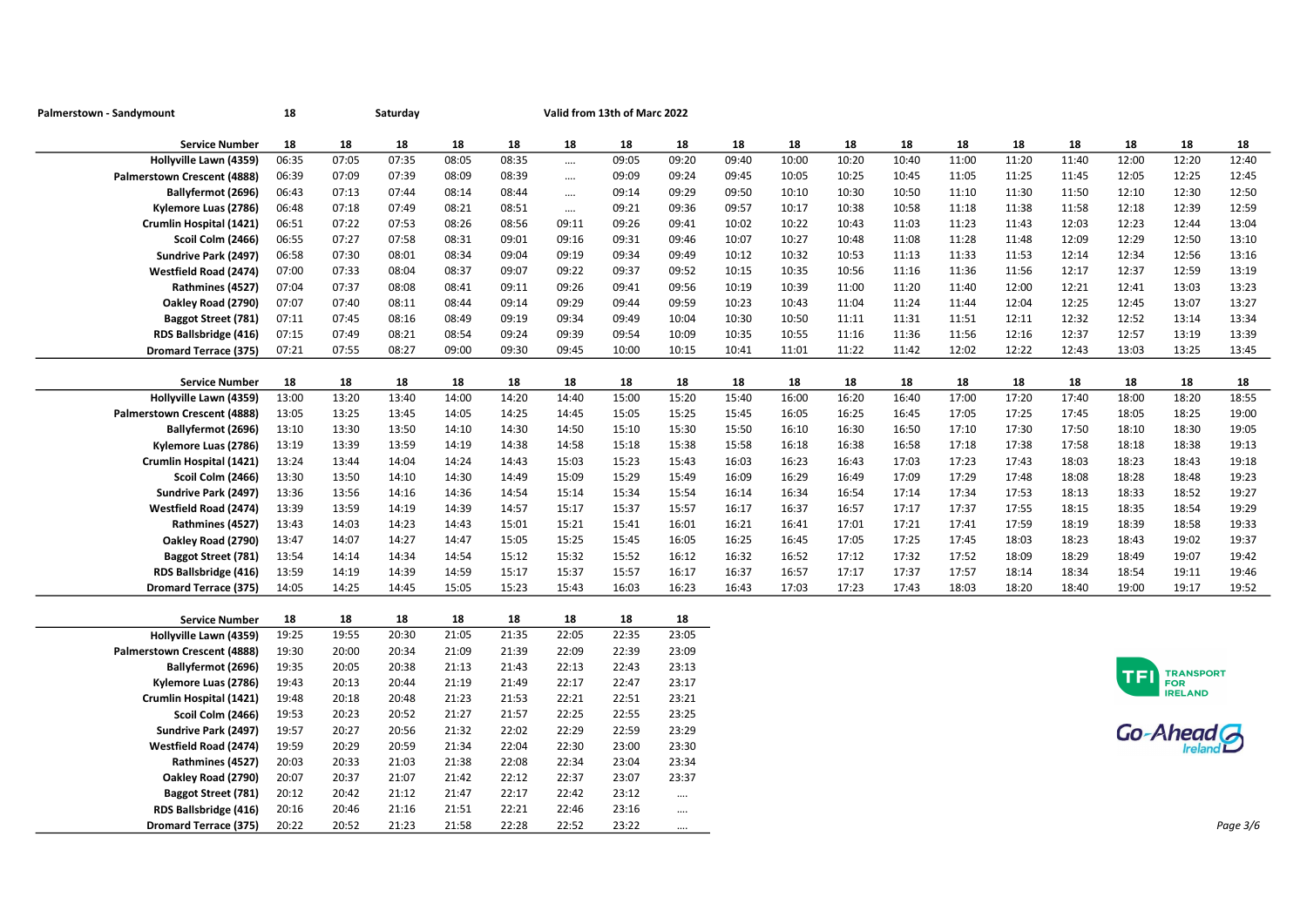| Sandymount - Palmerstown                              | 18          |             | Saturday    |             |             |             | Valid from 13th of Marc 2022 |             |       |       |       |       |       |       |       |            |                                           |       |
|-------------------------------------------------------|-------------|-------------|-------------|-------------|-------------|-------------|------------------------------|-------------|-------|-------|-------|-------|-------|-------|-------|------------|-------------------------------------------|-------|
| <b>Service Number</b>                                 | 18          | 18          | 18          | 18          | 18          | 18          | 18                           | 18          | 18    | 18    | 18    | 18    | 18    | 18    | 18    | 18         | 18                                        | 18    |
| <b>Newgrove Avenue (385)</b>                          | 06:40       | 07:10       | 07:40       | 08:10       | 08:40       | 09:10       | 09:40                        | 10:00       | 10:20 | 10:40 | 11:00 | 11:20 | 11:40 | 12:00 | 12:20 | 12:40      | 13:00                                     | 13:20 |
| RDS Ballsbridge (486)                                 | 06:46       | 07:16       | 07:46       | 08:16       | 08:46       | 09:16       | 09:46                        | 10:06       | 10:26 | 10:46 | 11:06 | 11:26 | 11:46 | 12:06 | 12:26 | 12:46      | 13:06                                     | 13:26 |
| <b>Burlington Road (754)</b>                          | 06:49       | 07:19       | 07:49       | 08:19       | 08:49       | 09:19       | 09:49                        | 10:09       | 10:29 | 10:49 | 11:09 | 11:29 | 11:49 | 12:09 | 12:29 | 12:49      | 13:09                                     | 13:29 |
| Ranelagh Luas (2791)                                  | 06:53       | 07:23       | 07:53       | 08:23       | 08:53       | 09:23       | 09:53                        | 10:13       | 10:33 | 10:55 | 11:15 | 11:35 | 11:55 | 12:15 | 12:35 | 12:55      | 13:15                                     | 13:35 |
| Rathmines Garda Stn (1077)                            | 06:56       | 07:26       | 07:56       | 08:26       | 08:56       | 09:27       | 09:58                        | 10:18       | 10:38 | 11:00 | 11:20 | 11:40 | 12:00 | 12:20 | 12:40 | 13:00      | 13:20                                     | 13:40 |
| Sundrive Road (2485)                                  | 07:01       | 07:31       | 08:01       | 08:31       | 09:01       | 09:33       | 10:05                        | 10:25       | 10:45 | 11:08 | 11:28 | 11:48 | 12:08 | 12:28 | 12:48 | 13:08      | 13:28                                     | 13:48 |
| Scoil Una Naofa (2450)                                | 07:05       | 07:35       | 08:05       | 08:35       | 09:05       | 09:39       | 10:11                        | 10:31       | 10:51 | 11:14 | 11:34 | 11:54 | 12:14 | 12:34 | 12:54 | 13:14      | 13:34                                     | 13:54 |
| Crumlin Hospital (2101)                               | 07:09       | 07:39       | 08:09       | 08:39       | 09:09       | 09:44       | 10:16                        | 10:36       | 10:56 | 11:20 | 11:40 | 12:00 | 12:20 | 12:40 | 13:00 | 13:20      | 13:40                                     | 14:00 |
| Kylemore Road (2781)                                  | 07:15       | 07:45       | 08:15       | 08:45       | 09:15       | 09:50       | 10:24                        | 10:44       | 11:04 | 11:29 | 11:49 | 12:09 | 12:29 | 12:49 | 13:09 | 13:29      | 13:49                                     | 14:09 |
| Ballyfermot Comm Cen (2668)                           | 07:21       | 07:51       | 08:21       | 08:51       | 09:21       | 09:58       | 10:32                        | 10:52       | 11:12 | 11:38 | 11:58 | 12:18 | 12:38 | 12:58 | 13:18 | 13:38      | 13:58                                     | 14:18 |
| Kennelsfort Green (2208)                              | 07:25       | 07:55       | 08:25       | 08:55       | 09:25       | 10:03       | 10:37                        | 10:57       | 11:17 | 11:43 | 12:03 | 12:23 | 12:43 | 13:03 | 13:23 | 13:43      | 14:03                                     | 14:23 |
| Hollyville Lawn (4357)                                | 07:29       | 07:59       | 08:29       | 08:59       | 09:29       | 10:07       | 10:41                        | 11:01       | 11:21 | 11:47 | 12:07 | 12:27 | 12:47 | 13:07 | 13:27 | 13:47      | 14:07                                     | 14:27 |
| <b>Service Number</b>                                 | 18          | 18          | 18          | 18          | 18          | 18          | 18                           | 18          | 18    | 18    | 18    | 18    | 18    | 18    | 18    | 18         | 18                                        | 18    |
| <b>Newgrove Avenue (385)</b>                          | 13:40       | 14:00       | 14:20       | 14:40       | 15:00       | 15:20       | 15:40                        | 16:00       | 16:20 | 16:40 | 17:00 | 17:20 | 17:40 | 18:00 | 18:20 | 18:40      | 19:00                                     | 19:30 |
| RDS Ballsbridge (486)                                 | 13:46       | 14:06       | 14:26       | 14:46       | 15:06       | 15:26       | 15:46                        | 16:06       | 16:26 | 16:46 | 17:06 | 17:26 | 17:46 | 18:06 | 18:26 | 18:46      | 19:06                                     | 19:36 |
| <b>Burlington Road (754)</b>                          | 13:49       | 14:09       | 14:29       | 14:49       | 15:09       | 15:29       | 15:49                        | 16:09       | 16:29 | 16:49 | 17:09 | 17:29 | 17:49 | 18:09 | 18:29 | 18:50      | 19:10                                     | 19:40 |
| Ranelagh Luas (2791)                                  | 13:55       | 14:15       | 14:35       | 14:55       | 15:15       | 15:35       | 15:55                        | 16:15       | 16:35 | 16:55 | 17:15 | 17:35 | 17:55 | 18:15 | 18:35 | 18:55      | 19:15                                     | 19:45 |
| Rathmines Garda Stn (1077)                            | 14:00       | 14:20       | 14:39       | 14:59       | 15:19       | 15:39       | 15:59                        | 16:19       | 16:39 | 16:59 | 17:19 | 17:39 | 17:59 | 18:19 | 18:39 | 18:59      | 19:19                                     | 19:49 |
| Sundrive Road (2485)                                  | 14:08       | 14:28       | 14:47       | 15:07       | 15:27       | 15:47       | 16:07                        | 16:27       | 16:47 | 17:07 | 17:27 | 17:47 | 18:07 | 18:27 | 18:47 | 19:05      | 19:25                                     | 19:55 |
| Scoil Una Naofa (2450)                                | 14:14       | 14:34       | 14:52       | 15:12       | 15:32       | 15:52       | 16:12                        | 16:32       | 16:52 | 17:12 | 17:32 | 17:52 | 18:12 | 18:32 | 18:52 | 19:09      | 19:29                                     | 19:59 |
| Crumlin Hospital (2101)                               | 14:20       | 14:40       | 14:57       | 15:17       | 15:37       | 15:57       | 16:17                        | 16:37       | 16:57 | 17:17 | 17:37 | 17:57 | 18:17 | 18:37 | 18:57 | 19:14      | 19:34                                     | 20:04 |
| Kylemore Road (2781)                                  | 14:29       | 14:49       | 15:05       | 15:25       | 15:45       | 16:05       | 16:25                        | 16:45       | 17:05 | 17:25 | 17:45 | 18:05 | 18:25 | 18:45 | 19:05 | 19:19      | 19:39                                     | 20:09 |
| <b>Ballyfermot Comm Cen (2668)</b>                    | 14:38       | 14:58       | 15:14       | 15:34       | 15:54       | 16:14       | 16:34                        | 16:54       | 17:14 | 17:34 | 17:54 | 18:14 | 18:34 | 18:54 | 19:14 | 19:26      | 19:46                                     | 20:16 |
| Kennelsfort Green (2208)                              | 14:43       | 15:03       | 15:19       | 15:39       | 15:59       | 16:19       | 16:39                        | 16:59       | 17:19 | 17:39 | 17:59 | 18:19 | 18:39 | 18:59 | 19:19 | 19:31      | 19:51                                     | 20:21 |
| Hollyville Lawn (4357)                                | 14:47       | 15:07       | 15:23       | 15:43       | 16:03       | 16:23       | 16:43                        | 17:03       | 17:23 | 17:43 | 18:03 | 18:23 | 18:43 | 19:03 | 19:23 | 19:35      | 19:55                                     | 20:25 |
|                                                       |             |             |             |             |             |             |                              |             |       |       |       |       |       |       |       |            |                                           |       |
| <b>Service Number</b><br><b>Newgrove Avenue (385)</b> | 18<br>20:00 | 18<br>20:30 | 18<br>21:05 | 18<br>21:35 | 18<br>22:05 | 18<br>22:35 | 18<br>23:05                  | 18<br>23:35 |       |       |       |       |       |       |       |            |                                           |       |
| RDS Ballsbridge (486)                                 | 20:06       | 20:36       | 21:11       | 21:40       | 22:10       | 22:40       | 23:10                        | 23:39       |       |       |       |       |       |       |       |            |                                           |       |
| <b>Burlington Road (754)</b>                          | 20:10       | 20:40       | 21:15       | 21:44       | 22:14       | 22:44       | 23:14                        | 23:43       |       |       |       |       |       |       |       |            |                                           |       |
| Ranelagh Luas (2791)                                  | 20:15       | 20:45       | 21:20       | 21:47       | 22:17       | 22:47       | 23:17                        | 23:46       |       |       |       |       |       |       |       |            |                                           |       |
| Rathmines Garda Stn (1077)                            | 20:19       | 20:49       | 21:24       | 21:51       | 22:21       | 22:51       | 23:20                        | 23:48       |       |       |       |       |       |       |       |            |                                           |       |
| Sundrive Road (2485)                                  | 20:25       | 20:55       | 21:30       | 21:57       | 22:27       | 22:57       | 23:26                        | 23:54       |       |       |       |       |       |       |       | <b>TFI</b> |                                           |       |
| Scoil Una Naofa (2450)                                | 20:29       | 20:59       | 21:34       | 22:01       | 22:31       | 23:01       | 23:30                        | 23:58       |       |       |       |       |       |       |       |            | <b>TRANSPORT</b><br>FOR<br><b>IRELAND</b> |       |
| Crumlin Hospital (2101)                               | 20:34       | 21:04       | 21:39       | 22:06       | 22:36       | 23:06       | 23:35                        | 24:03       |       |       |       |       |       |       |       |            |                                           |       |
| Kylemore Road (2781)                                  | 20:39       | 21:09       | 21:44       | 22:11       | 22:41       | 23:11       | 23:39                        | $\cdots$    |       |       |       |       |       |       |       |            |                                           |       |
| <b>Ballyfermot Comm Cen (2668)</b>                    | 20:46       | 21:16       | 21:51       | 22:17       | 22:47       | 23:17       | 23:45                        |             |       |       |       |       |       |       |       | Go-Ahead G |                                           |       |
| Kennelsfort Green (2208)                              | 20:51       | 21:21       | 21:56       | 22:21       | 22:51       | 23:21       | 23:49                        |             |       |       |       |       |       |       |       |            |                                           |       |
| Hollyville Lawn (4357)                                | 20:55       | 21:25       | 22:00       | 22:25       | 22:55       | 23:25       | 23:53                        |             |       |       |       |       |       |       |       |            |                                           |       |
|                                                       |             |             |             |             |             |             |                              |             |       |       |       |       |       |       |       |            |                                           |       |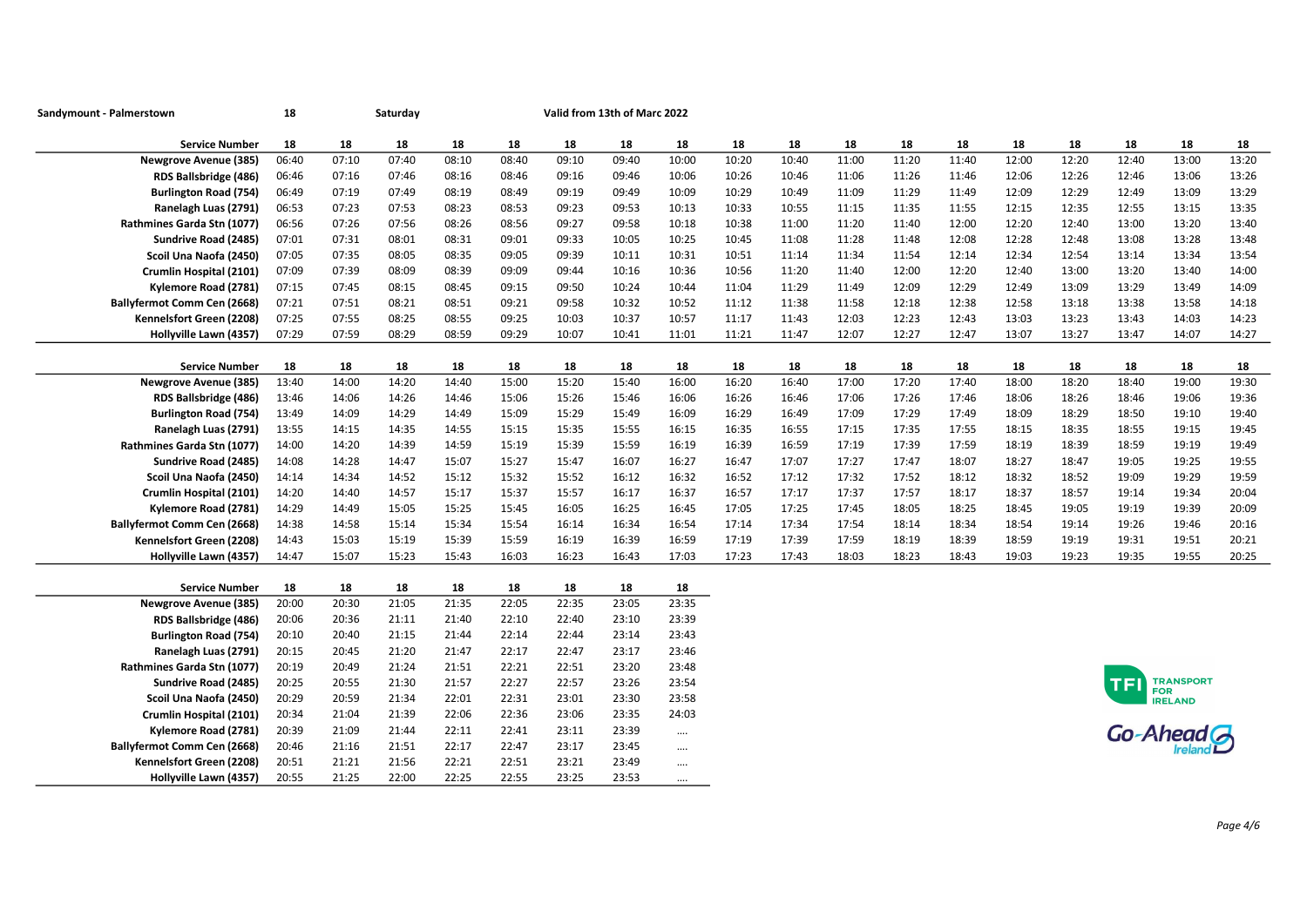| Palmerstown - Sandymount     | 18    |       | Sunday      |       |          |       | Valid from 13th of Marc 2022 |       |       |       |       |       |       |       |       |            |                             |          |
|------------------------------|-------|-------|-------------|-------|----------|-------|------------------------------|-------|-------|-------|-------|-------|-------|-------|-------|------------|-----------------------------|----------|
| <b>Service Number</b>        | 18    | 18    | 18          | 18    | 18       | 18    | 18                           | 18    | 18    | 18    | 18    | 18    | 18    | 18    | 18    | 18         | 18                          | 18       |
| Hollyville Lawn (4359)       | 08:35 | 09:05 | 09:35       | 10:05 | $\cdots$ | 10:30 | 10:45                        | 11:00 | 11:20 | 11:40 | 12:00 | 12:20 | 12:40 | 13:00 | 13:20 | 13:40      | 14:00                       | 14:20    |
| Palmerstown Crescent (4888)  | 08:39 | 09:09 | 09:39       | 10:09 | $\cdots$ | 10:34 | 10:49                        | 11:04 | 11:24 | 11:46 | 12:06 | 12:26 | 12:46 | 13:06 | 13:26 | 13:46      | 14:06                       | 14:26    |
| Ballyfermot (2696)           | 08:43 | 09:13 | 09:43       | 10:13 | $\cdots$ | 10:38 | 10:53                        | 11:08 | 11:28 | 11:50 | 12:10 | 12:30 | 12:50 | 13:10 | 13:30 | 13:50      | 14:10                       | 14:30    |
| Kylemore Luas (2786)         | 08:47 | 09:18 | 09:48       | 10:18 | $\cdots$ | 10:43 | 10:58                        | 11:13 | 11:33 | 11:57 | 12:17 | 12:37 | 12:57 | 13:17 | 13:37 | 13:57      | 14:17                       | 14:37    |
| Crumlin Hospital (1421)      | 08:51 | 09:23 | 09:53       | 10:23 | 10:36    | 10:49 | 11:04                        | 11:19 | 11:39 | 12:03 | 12:23 | 12:43 | 13:03 | 13:23 | 13:43 | 14:03      | 14:23                       | 14:43    |
| Scoil Colm (2466)            | 08:55 | 09:27 | 09:57       | 10:27 | 10:40    | 10:54 | 11:09                        | 11:24 | 11:44 | 12:08 | 12:28 | 12:48 | 13:08 | 13:28 | 13:50 | 14:10      | 14:30                       | 14:47    |
| Sundrive Park (2497)         | 08:59 | 09:31 | 10:01       | 10:31 | 10:44    | 10:59 | 11:14                        | 11:29 | 11:49 | 12:13 | 12:33 | 12:53 | 13:13 | 13:33 | 13:55 | 14:15      | 14:35                       | 14:51    |
| Westfield Road (2474)        | 09:02 | 09:34 | 10:04       | 10:34 | 10:47    | 11:02 | 11:17                        | 11:32 | 11:52 | 12:16 | 12:36 | 12:56 | 13:16 | 13:36 | 13:58 | 14:18      | 14:38                       | 14:54    |
| Rathmines (4527)             | 09:06 | 09:38 | 10:08       | 10:38 | 10:51    | 11:07 | 11:22                        | 11:37 | 11:57 | 12:21 | 12:41 | 13:01 | 13:21 | 13:41 | 14:03 | 14:23      | 14:43                       | 14:58    |
| Oakley Road (2790)           | 09:09 | 09:41 | 10:11       | 10:41 | 10:54    | 11:11 | 11:26                        | 11:41 | 12:01 | 12:25 | 12:45 | 13:05 | 13:25 | 13:45 | 14:07 | 14:27      | 14:47                       | 15:02    |
| Baggot Street (781)          | 09:14 | 09:46 | 10:16       | 10:46 | 10:59    | 11:16 | 11:31                        | 11:46 | 12:06 | 12:30 | 12:50 | 13:10 | 13:30 | 13:50 | 14:15 | 14:35      | 14:55                       | 15:10    |
| RDS Ballsbridge (416)        | 09:18 | 09:50 | 10:20       | 10:50 | 11:03    | 11:20 | 11:35                        | 11:50 | 12:10 | 12:34 | 12:54 | 13:14 | 13:34 | 13:54 | 14:19 | 14:39      | 14:59                       | 15:14    |
| <b>Dromard Terrace (375)</b> | 09:22 | 09:54 | 10:24       | 10:54 | 11:07    | 11:25 | 11:40                        | 11:55 | 12:15 | 12:39 | 12:59 | 13:19 | 13:39 | 13:59 | 14:24 | 14:44      | 15:04                       | 15:19    |
|                              |       |       |             |       |          |       |                              |       |       |       |       |       |       |       |       |            |                             |          |
| <b>Service Number</b>        | 18    | 18    | 18          | 18    | 18       | 18    | 18                           | 18    | 18    | 18    | 18    | 18    | 18    | 18    | 18    | 18         | 18                          | 18       |
| Hollyville Lawn (4359)       | 14:40 | 15:00 | 15:20       | 15:40 | 16:00    | 16:20 | 16:40                        | 17:00 | 17:20 | 17:40 | 18:00 | 18:20 | 18:55 | 19:25 | 19:55 | 20:30      | 21:05                       | 21:35    |
| Palmerstown Crescent (4888)  | 14:46 | 15:06 | 15:26       | 15:46 | 16:06    | 16:26 | 16:46                        | 17:06 | 17:26 | 17:46 | 18:06 | 18:26 | 19:01 | 19:31 | 20:01 | 20:34      | 21:09                       | 21:39    |
| Ballyfermot (2696)           | 14:50 | 15:10 | 15:30       | 15:50 | 16:10    | 16:30 | 16:50                        | 17:10 | 17:30 | 17:50 | 18:10 | 18:30 | 19:05 | 19:35 | 20:05 | 20:38      | 21:13                       | 21:43    |
| Kylemore Luas (2786)         | 14:57 | 15:17 | 15:37       | 15:57 | 16:17    | 16:37 | 16:57                        | 17:17 | 17:37 | 17:57 | 18:17 | 18:37 | 19:12 | 19:41 | 20:11 | 20:44      | 21:19                       | 21:49    |
| Crumlin Hospital (1421)      | 15:03 | 15:23 | 15:43       | 16:03 | 16:23    | 16:43 | 17:03                        | 17:23 | 17:43 | 18:03 | 18:23 | 18:43 | 19:18 | 19:46 | 20:16 | 20:48      | 21:23                       | 21:53    |
| Scoil Colm (2466)            | 15:07 | 15:27 | 15:47       | 16:07 | 16:27    | 16:47 | 17:07                        | 17:27 | 17:47 | 18:07 | 18:27 | 18:47 | 19:22 | 19:50 | 20:20 | 20:52      | 21:27                       | 21:57    |
| Sundrive Park (2497)         | 15:11 | 15:31 | 15:51       | 16:11 | 16:31    | 16:51 | 17:11                        | 17:31 | 17:51 | 18:11 | 18:31 | 18:51 | 19:26 | 19:54 | 20:24 | 20:56      | 21:32                       | 22:02    |
| Westfield Road (2474)        | 15:14 | 15:34 | 15:54       | 16:14 | 16:34    | 16:54 | 17:14                        | 17:34 | 17:54 | 18:14 | 18:34 | 18:54 | 19:29 | 19:57 | 20:27 | 20:59      | 21:34                       | 22:04    |
| Rathmines (4527)             | 15:18 | 15:38 | 15:58       | 16:18 | 16:38    | 16:58 | 17:18                        | 17:38 | 17:58 | 18:18 | 18:38 | 18:58 | 19:33 | 20:01 | 20:31 | 21:03      | 21:38                       | 22:08    |
| Oakley Road (2790)           | 15:22 | 15:42 | 16:01       | 16:21 | 16:41    | 17:01 | 17:21                        | 17:41 | 18:01 | 18:21 | 18:41 | 19:01 | 19:36 | 20:04 | 20:34 | 21:07      | 21:42                       | 22:12    |
| <b>Baggot Street (781)</b>   | 15:30 | 15:50 | 16:08       | 16:28 | 16:48    | 17:08 | 17:28                        | 17:48 | 18:08 | 18:28 | 18:48 | 19:08 | 19:43 | 20:09 | 20:39 | 21:12      | 21:47                       | 22:17    |
| RDS Ballsbridge (416)        | 15:34 | 15:54 | 16:12       | 16:32 | 16:52    | 17:12 | 17:32                        | 17:52 | 18:12 | 18:32 | 18:52 | 19:12 | 19:47 | 20:13 | 20:43 | 21:16      | 21:51                       | 22:21    |
| <b>Dromard Terrace (375)</b> | 15:39 | 15:59 | 16:17       | 16:37 | 16:57    | 17:17 | 17:37                        | 17:57 | 18:17 | 18:37 | 18:57 | 19:17 | 19:52 | 20:18 | 20:48 | 21:23      | 21:58                       | 22:28    |
| <b>Service Number</b>        | 18    | 18    |             |       |          |       |                              |       |       |       |       |       |       |       |       |            |                             |          |
| Hollyville Lawn (4359)       | 22:05 | 22:35 | 18<br>23:05 |       |          |       |                              |       |       |       |       |       |       |       |       |            |                             |          |
| Palmerstown Crescent (4888)  | 22:09 | 22:39 | 23:09       |       |          |       |                              |       |       |       |       |       |       |       |       |            |                             |          |
| Ballyfermot (2696)           | 22:13 | 22:43 | 23:13       |       |          |       |                              |       |       |       |       |       |       |       |       |            |                             |          |
| Kylemore Luas (2786)         | 22:17 | 22:47 | 23:17       |       |          |       |                              |       |       |       |       |       |       |       |       |            |                             |          |
| Crumlin Hospital (1421)      | 22:21 | 22:51 | 23:21       |       |          |       |                              |       |       |       |       |       |       |       |       |            |                             |          |
| Scoil Colm (2466)            | 22:25 | 22:55 | 23:25       |       |          |       |                              |       |       |       |       |       |       |       |       | <b>TFI</b> | TRANSPORT<br>FOR<br>IRELAND |          |
| Sundrive Park (2497)         | 22:29 | 22:59 | 23:29       |       |          |       |                              |       |       |       |       |       |       |       |       |            |                             |          |
| Westfield Road (2474)        | 22:30 | 23:00 | 23:30       |       |          |       |                              |       |       |       |       |       |       |       |       |            |                             |          |
| Rathmines (4527)             | 22:34 | 23:04 | 23:34       |       |          |       |                              |       |       |       |       |       |       |       |       |            |                             |          |
| Oakley Road (2790)           | 22:37 | 23:07 | 23:37       |       |          |       |                              |       |       |       |       |       |       |       |       | Go-Ahead G |                             |          |
| Baggot Street (781)          | 22:42 | 23:12 |             |       |          |       |                              |       |       |       |       |       |       |       |       |            |                             |          |
| RDS Ballsbridge (416)        | 22:46 | 23:16 | $\cdots$    |       |          |       |                              |       |       |       |       |       |       |       |       |            |                             |          |
| <b>Dromard Terrace (375)</b> | 22:52 | 23:22 | $\cdots$    |       |          |       |                              |       |       |       |       |       |       |       |       |            |                             | Page 5/6 |
|                              |       |       |             |       |          |       |                              |       |       |       |       |       |       |       |       |            |                             |          |